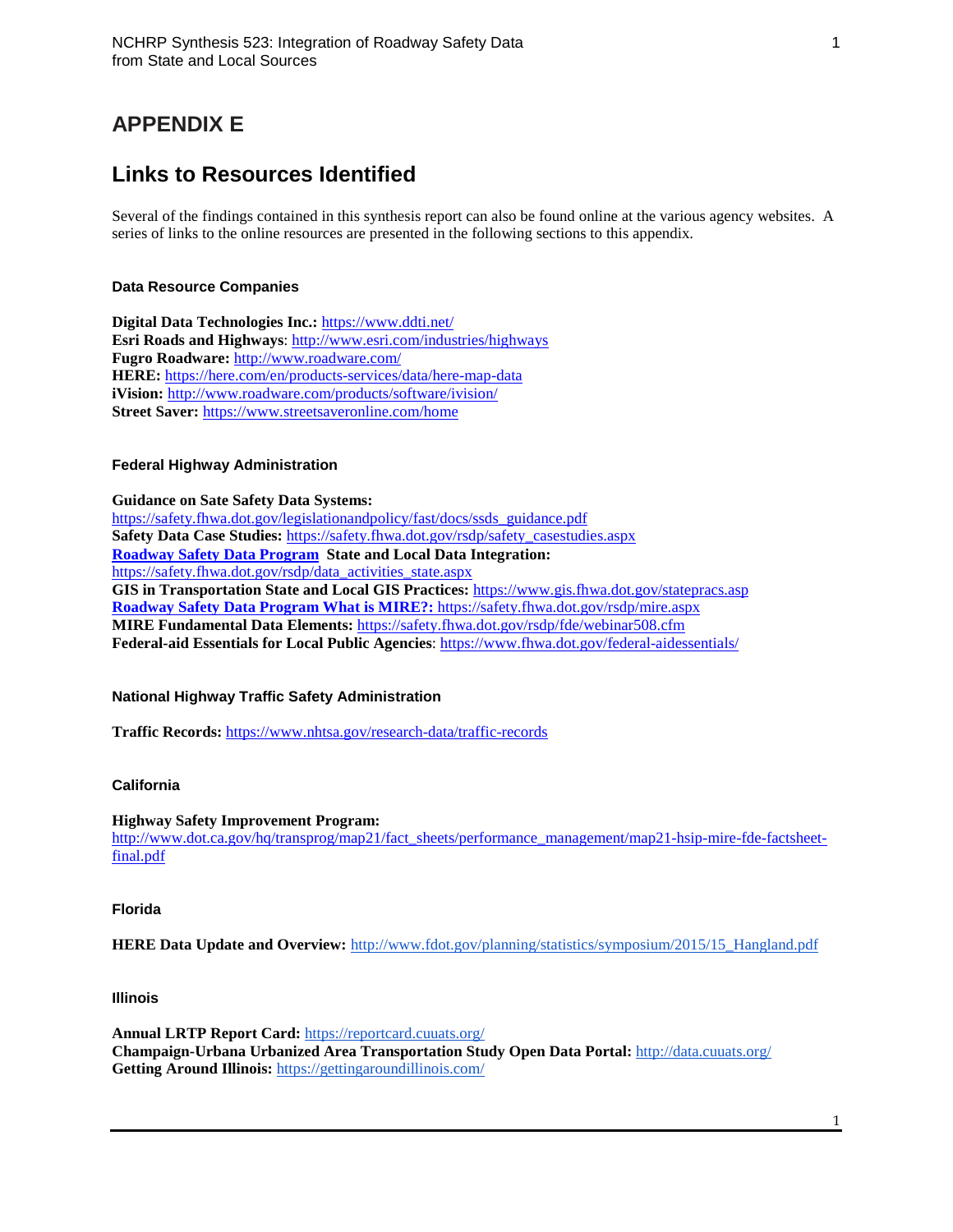## **Iowa**

**Research and Analytics:** <http://www.iowadot.gov/research/analytics.html> **Geospatial Safety Information Systems (GSIS) Program:** <http://www.ctre.iastate.edu/gsis/>

#### **Kansas**

**State of Kansas GIS Data Access & Support Center:** <https://www.kansasgis.org/> **Next Generation 911 (NG911):** [http://www.kansasgis.org/initiatives/NG911/index.cfm](https://na01.safelinks.protection.outlook.com/?url=http%3A%2F%2Fwww.kansasgis.org%2Finitiatives%2FNG911%2Findex.cfm&data=02%7C01%7Cseri.park%40villanova.edu%7C1956a0285b65412605f808d4778262fc%7C765a8de5cf9444f09cafae5bf8cfa366%7C0%7C0%7C636264849412435492&sdata=wz9G4k9m2O4PMv2DmKp13%2Bs3WgpA7OO%2B7LG4jMd%2BiKc%3D&reserved=0)

#### **Kentucky**

**Local Road Update Standards:**  [http://transportation.ky.gov/Planning/Documents/Local\\_Road\\_Update\\_Standards.pdf](http://transportation.ky.gov/Planning/Documents/Local_Road_Update_Standards.pdf) **Standards for Road Data Collection & Maintenance Using Global Positioning SystemTechniques:** [http://transportation.ky.gov/Planning/Documents/GPSMaintenanceStandardsall\\_rev.pdf](http://transportation.ky.gov/Planning/Documents/GPSMaintenanceStandardsall_rev.pdf) **Local Roads Spatial Application**:<http://maps.kytc.ky.gov/photolog/?config=LocalRoads>

#### **Louisiana**

**Louisiana Department of Transportation & Development Data Collection & Management Systems:**  [http://wwwsp.dotd.la.gov/Inside\\_LaDOTD/Divisions/Multimodal/Data\\_Collection/Pages/default.aspx](http://wwwsp.dotd.la.gov/Inside_LaDOTD/Divisions/Multimodal/Data_Collection/Pages/default.aspx) **City of New Orleans open Data Road Centerlines:** [https://data.nola.gov/Geographic-Base-Layers/Road-](https://data.nola.gov/Geographic-Base-Layers/Road-Centerlines/dunx-5if8)[Centerlines/dunx-5if8](https://data.nola.gov/Geographic-Base-Layers/Road-Centerlines/dunx-5if8) **Data Collection & Management Systems:**  [http://wwwsp.dotd.la.gov/Inside\\_LaDOTD/Divisions/Multimodal/Data\\_Collection/Pages/default.aspx](http://wwwsp.dotd.la.gov/Inside_LaDOTD/Divisions/Multimodal/Data_Collection/Pages/default.aspx)

### **Michigan**

**Inside CSS:** <http://www.michigan.gov/cgi/0,4548,7-158--30811--,00.html> **Roadsoft Roadway Asset Management:** [http://www.roadsoft.org/](http://www.roadsoft.org/about) **Summary ACT 51 of the Public ACTS of 1951, as Amended "ACT 51 MADE SIMPLE":**  [https://www.michigan.gov/documents/act51simple\\_28749\\_7.pdf](https://www.michigan.gov/documents/act51simple_28749_7.pdf)

## **Ohio**

**Ohio Geographically Referenced Information Program (OGRIP):**  <http://gis3.oit.ohio.gov/geodatadownload/lbrs.aspx> **Ohio's Location Based Response System:** <http://ogrip.oit.ohio.gov/ProjectsInitiatives/LBRS.aspx>

### **Tennessee**

**GIS Special Mapping:** <http://www.tn.gov/tdot/article/longrange-gis-special-mapping>

## **Utah**

**Utah Automated Geographic Reference Center (AGRC):** <https://gis.utah.gov/>